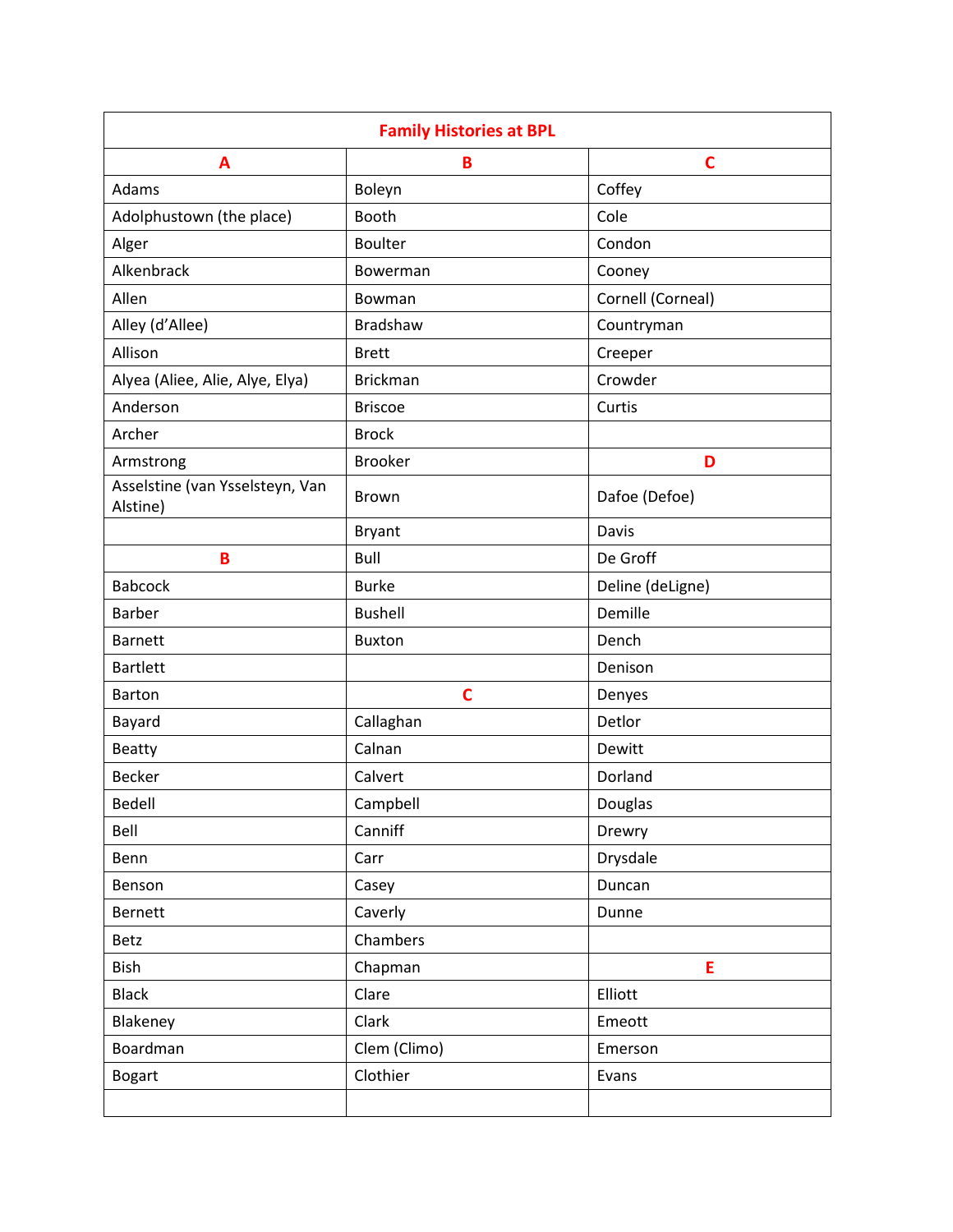| <b>Family Histories at BPL</b> |                       |                        |
|--------------------------------|-----------------------|------------------------|
| F                              | G                     | н                      |
| Faulkner                       | Gould                 | Hotham                 |
| Ferguson                       | Graham                | Hubble (Hubel, Hubbel) |
| Fetherstonaugh                 | Grass                 | Hubbs                  |
| Fettiplace                     | Gray                  | Hudgin (Hudgins)       |
| Finkle                         | Grier                 | Huff                   |
| Fisher                         | Griffin               | Huffnail               |
| Fitchett                       | Grills                | Hughes                 |
| Fitzgerald                     | Gunton                | Humphries              |
| Flindall                       |                       | Huyck                  |
| Foley                          | н                     |                        |
| Forneri                        | Hagerman              | J                      |
| Fortescue                      | Haggerty              | Jarvis                 |
| Fowler                         | Haight                | Jero (Giraud)          |
| Fox                            | Hall                  | Johnson                |
| Fralick (Fraleigh)             | Hallowell (the place) | Johnston (Johnstone)   |
| Flunder                        | Hare                  |                        |
| Fraser (Frazer)                | Harry                 | K                      |
| Freeman                        | Harvie                | Keller (Kelder)        |
| Fry                            | Haw                   | Ketcheson              |
|                                | Hay                   | King                   |
| G                              | Hazlett (Haslett)     | Knight                 |
| Gardiner                       | Hemsley               |                        |
| Garrison                       | Henderson             | L                      |
| Geen                           | Hennessey             | Lake                   |
| German                         | Henry                 | Latimer                |
| Gilbert                        | Herrington            | Lavender               |
| Gilmore                        | Hibbard               | Lawrence               |
| Giraud (Gerow, Gero, Jero)     | Hinder                | Lazier                 |
| Glover                         | Hodgen                | Lee                    |
| Goldsmith                      | Hogle                 | Lent                   |
| Gordanier                      | Holden                | Lepore                 |
| Gordon                         | Holgate               | Lingham                |
| Gorsline (Gorssline)           | Hoover                | Lochhead               |
|                                |                       |                        |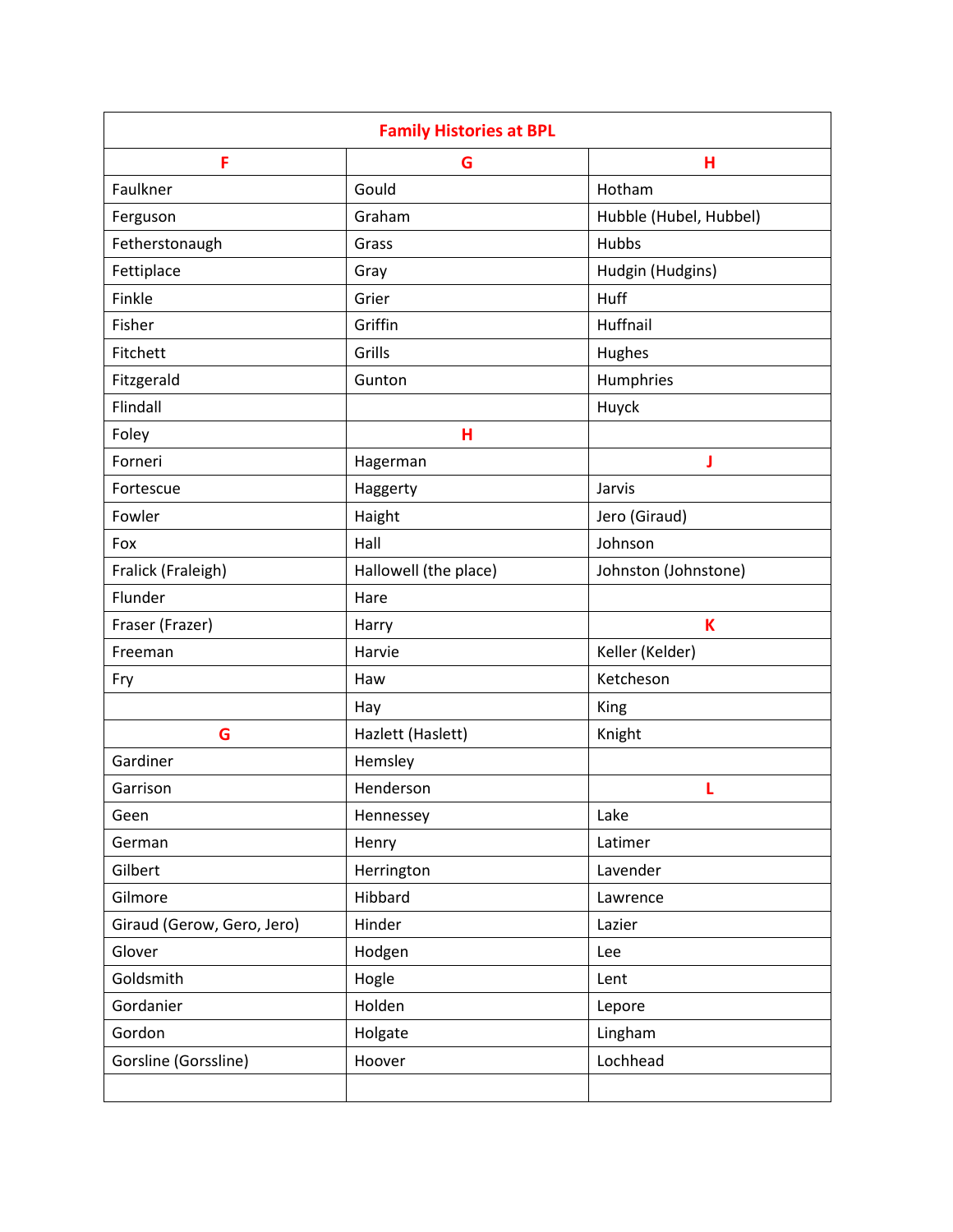|                                          | <b>Family Histories at BPL</b>      |                              |
|------------------------------------------|-------------------------------------|------------------------------|
| L                                        | M                                   | P                            |
| Loveless (Lovelace)                      | Morgan                              | Platt                        |
| Lowery                                   | Morton                              | Post                         |
| Lutheran Church                          | Mowat                               | Potter                       |
|                                          | Mullet                              | Powers                       |
| M                                        | Mulvey                              | Preston                      |
| Mabie (Mabee, Maybee)                    | Musclow                             | Provins                      |
| Mack                                     |                                     | Purcell                      |
| Macleod                                  | N                                   |                              |
| MacNab (McNab)                           | Nash                                | Q                            |
| Marsh                                    | Nelson                              | Quackenbush                  |
| Martin                                   |                                     |                              |
| Massey                                   | O                                   | R                            |
| Masson                                   | Onderdonk                           | Ranney                       |
| Maxwell                                  | Orr                                 | Redner (Ridnor, Rednor)      |
| McBurney                                 | Orser                               | Reed                         |
| McColl                                   | Osborne                             | Reid                         |
| McDonnel                                 | Ostrander                           | Regan                        |
| McGeachie                                | Ostrom                              | Reynolds                     |
| McInroy                                  |                                     | Richard                      |
| <b>McMasters</b>                         | P                                   | Robin                        |
| McMillan                                 | Palmateer                           | Robinson                     |
| McMullen                                 | Parks (Parke)                       | Roblin                       |
| McTaggart                                | Parliament (Parleman)               | Rogers                       |
| Meyers (Waltermire)                      | Patterson                           | Rollins                      |
| Mikel                                    | Peck (Peack, Peeck, Peake,<br>Peak) | Rombough                     |
| Miles                                    | Pegan                               | Rosebush (de Rosier, Rosier) |
| Milltown                                 | Perry                               | Ross                         |
| Minaker                                  | Peterson                            | Runnals                      |
| Mitts (Mits, Mitz, Mittz, Mets,<br>Metz) | Petherick                           | Ruttan                       |
| Mixter                                   | Phillips                            | Rutter                       |
| Moore                                    | Pierson                             |                              |
| Morden                                   | Pitman                              |                              |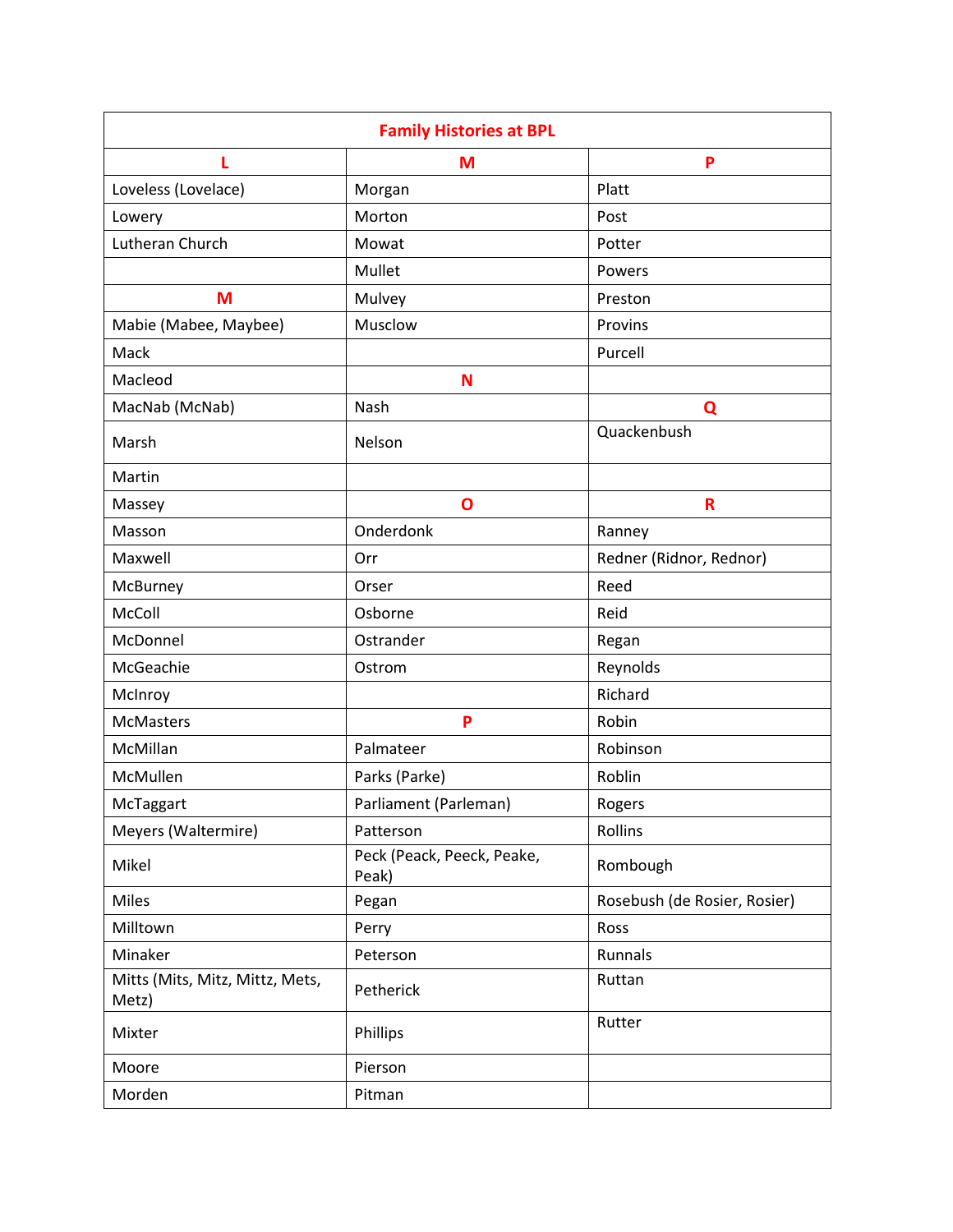| <b>Family Histories at BPL</b> |                                     |            |  |
|--------------------------------|-------------------------------------|------------|--|
| $\mathsf{s}$                   | U                                   | W          |  |
| Sager                          | Uens                                | Weller     |  |
| Salisbury                      |                                     | Wellington |  |
| Sayers                         | $\mathsf{V}$                        | Wellman    |  |
| Schermerhorn                   | Vader                               | Welton     |  |
| Sedore                         | Valleau                             | Wessels    |  |
| Shaver                         | Van Alstine                         | Whitney    |  |
| Sherry                         | Van Cott                            | Willemszen |  |
| Shorey                         | Van Deurson                         | Williams   |  |
| Shortt                         | Van de Water                        | Wilson     |  |
| Simmons                        | Vanduzen                            |            |  |
| Sine                           | Van Meer                            | Y          |  |
| Smith                          | Van Skyver                          | Young      |  |
| Snider                         | Varty (Vardy)                       |            |  |
| Soper                          | Victoria (the place)                |            |  |
| Spafford                       | Vincent                             |            |  |
| Spencer                        |                                     |            |  |
| Sprague                        | W                                   |            |  |
| Sprung                         | Waddington                          |            |  |
| Steenburgh                     | Wallbridge                          |            |  |
| Stephanson (Sveinsson)         | Waltermire (Meyers,<br>Waldenmeyer) |            |  |
| Stickney                       | Wagar                               |            |  |
| <b>Stokes</b>                  | Walker                              |            |  |
| Swade                          | Wallace                             |            |  |
| Swayne                         | Wanamaker                           |            |  |
|                                | Ward                                |            |  |
| T                              | Warner                              |            |  |
| Thompson                       | Wartman                             |            |  |
| Tice (Tyce)                    | Watson                              |            |  |
| Tiller                         | Way                                 |            |  |
| <b>Tripp</b>                   | Weagant                             |            |  |
| Tubbs                          | Weaver                              |            |  |
| Tully                          | Weeks                               |            |  |
| Tweedy (Tweedie)               | Weese (Wees, Weist, West,<br>Weast) |            |  |